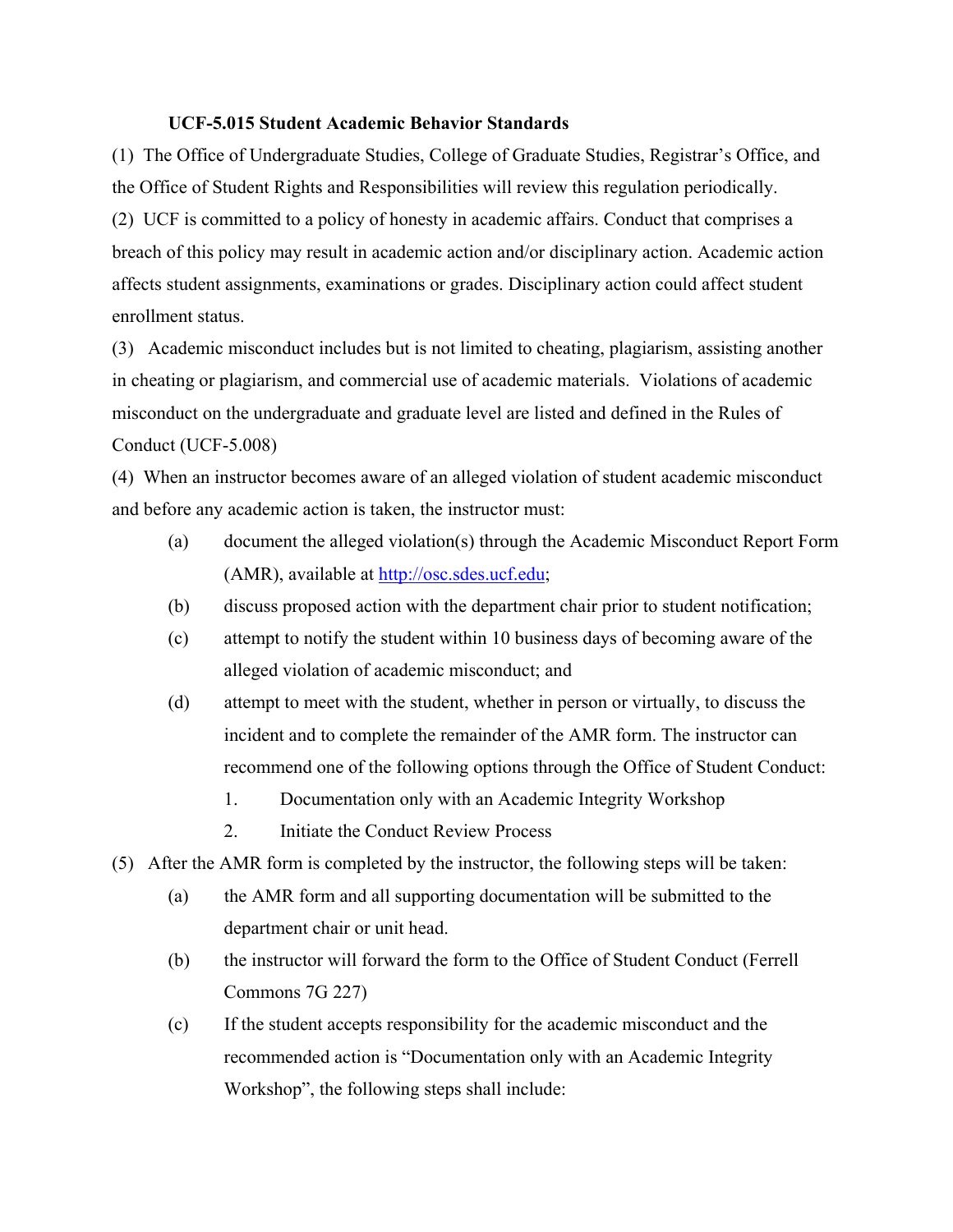- 1. the student and the instructor of record review the allegation(s) and sign (physically or virtually) the completed AMR form;
- 2. the instructor files the AMR form with the Director, Office of Student Conduct (http://osc.sdes.ucf.edu/reporting);
- 3. the student must complete the Academic Integrity Workshop through the Office of Integrity and Ethical Development;
- 4. an Office of Student Conduct hold will be placed on the student's record until the Academic Integrity Workshop requirements are completed.
- (d) If the student accepts responsibility for the academic misconduct and the recommended action is "Initiate the Conduct Review Process", the final resolution will come from an Academic Integrity Panel following a formal hearing.
- (e) If the student does not accept responsibility for the academic misconduct; or the reported violation of Academic Misconduct is deemed especially egregious; or the student has previously been documented for an Academic Misconduct violation, the student will be required to attend an Academic Integrity Panel as defined in  $UCF-5.007(4)(a)$ .
- (f) The Director of Student Conduct has the ability to change the instructor's recommended action if the violation is particularly egregious or if the student has been previously reported for violating the academic misconduct policy.
- (g) Undergraduate students found "in violation" will be prescribed conduct sanctions appropriate to the findings and recommendations of the Academic Integrity Panel. The Office of Student Conduct will report the hearing outcome from the academic integrity hearing back to the instructor, department chair and college dean who will, with consultation with the college, determine if further course sanctions should be imposed. If the undergraduate program recommends further course or program action, the undergraduate program must notify OSC and Academic Services. Final results of the academic integrity panel hearing and/or course or program action must be made available to the student within fourteen (14) business days.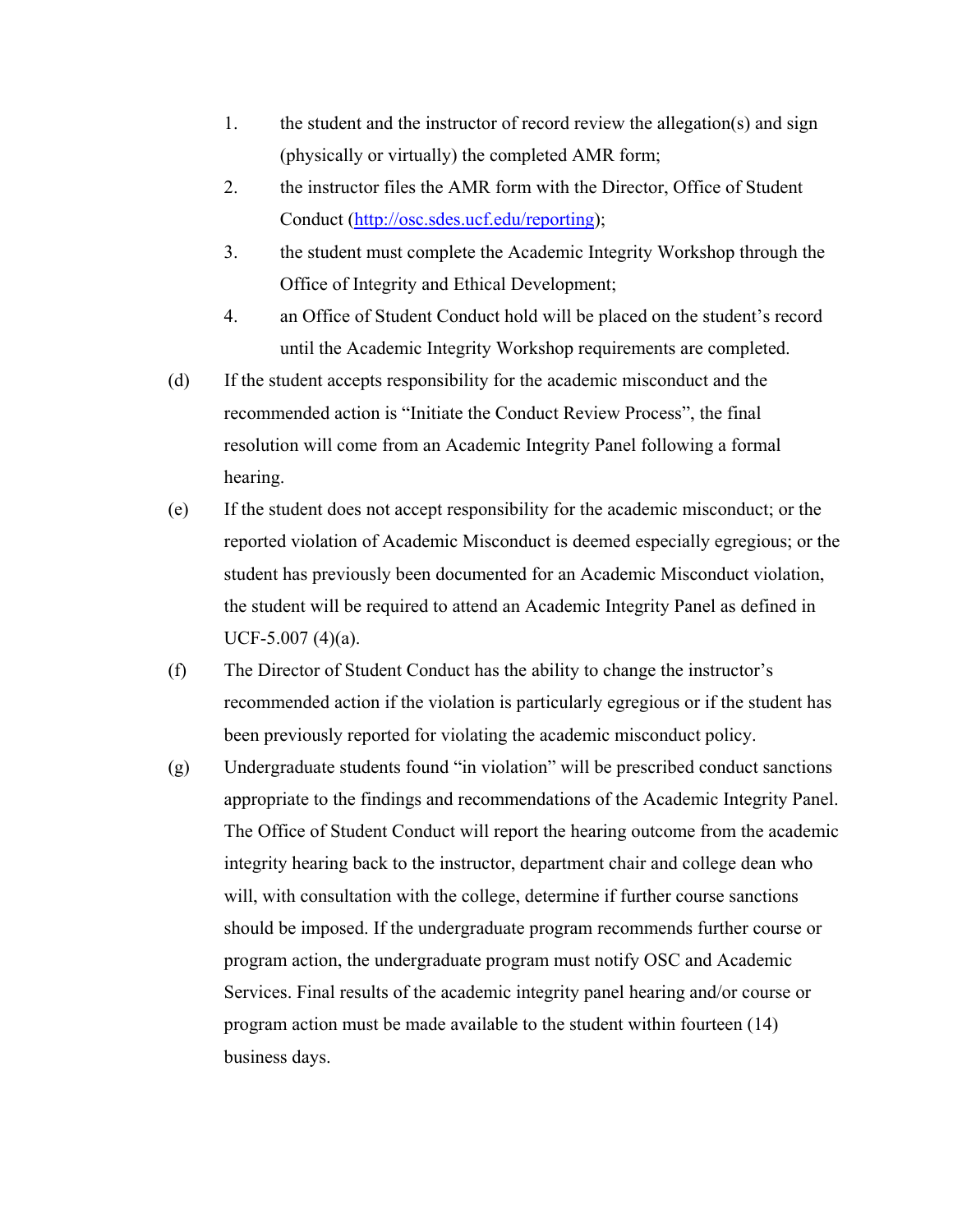- (h) Students found "not in violation" will be notified within fourteen (14) business days. The Office of Student Conduct will report the findings back to the instructor, department chair, and college dean. Students may have their proposed course sanctions removed and the instructor may determine a new grade since no violation was found.
- (i) For graduate students found "in violation", the OSC notifies the Dean of the Academic College in which the graduate program resides. They will in turn notify the graduate program that a student was found in-violation and ask if the program wishes to invoke any program-level academic sanction(s). The student's graduate program will determine if program sanctions are necessary. If they are deemed necessary, recommendation of program sanction(s) will be made using the *Probation/Dismissal Form* and/or *Conditional Retention Plan*. This information will be forwarded to the College of Graduate Studies. The OSC will be notified if the graduate program recommends additional program sanctions. The results of any formal hearing and/or program action(s) should be available for the student within fourteen (14) business days.
- j Graduate students found "not in violation" of academic misconduct may have their proposed course sanctions removed and the instructor may determine a new grade since no violation was found
- k Students found "in violation" as the result of an Academic Integrity Panel hearing may appeal the finding(s) and sanction(s) imposed by the Director of the OSC. The appeal must be made in writing to the appellate officer (Provost or designee) within seven (7) business days after the date the student was notified of the decision by the Director of the OSC. Students may appeal the finding and sanction(s) imposed on the basis of one or more of the following:
	- 1. Irregularities in fairness and stated procedures of the hearing that could have affected the outcome of the hearing.
	- 2. Discovery of new and significant information that could have affected the outcome of the hearing and that was not known or could not reasonably have been discovered and/or presented at the time of the hearing.
	- 3. The sanction(s) are extraordinarily disproportionate to the violation(s).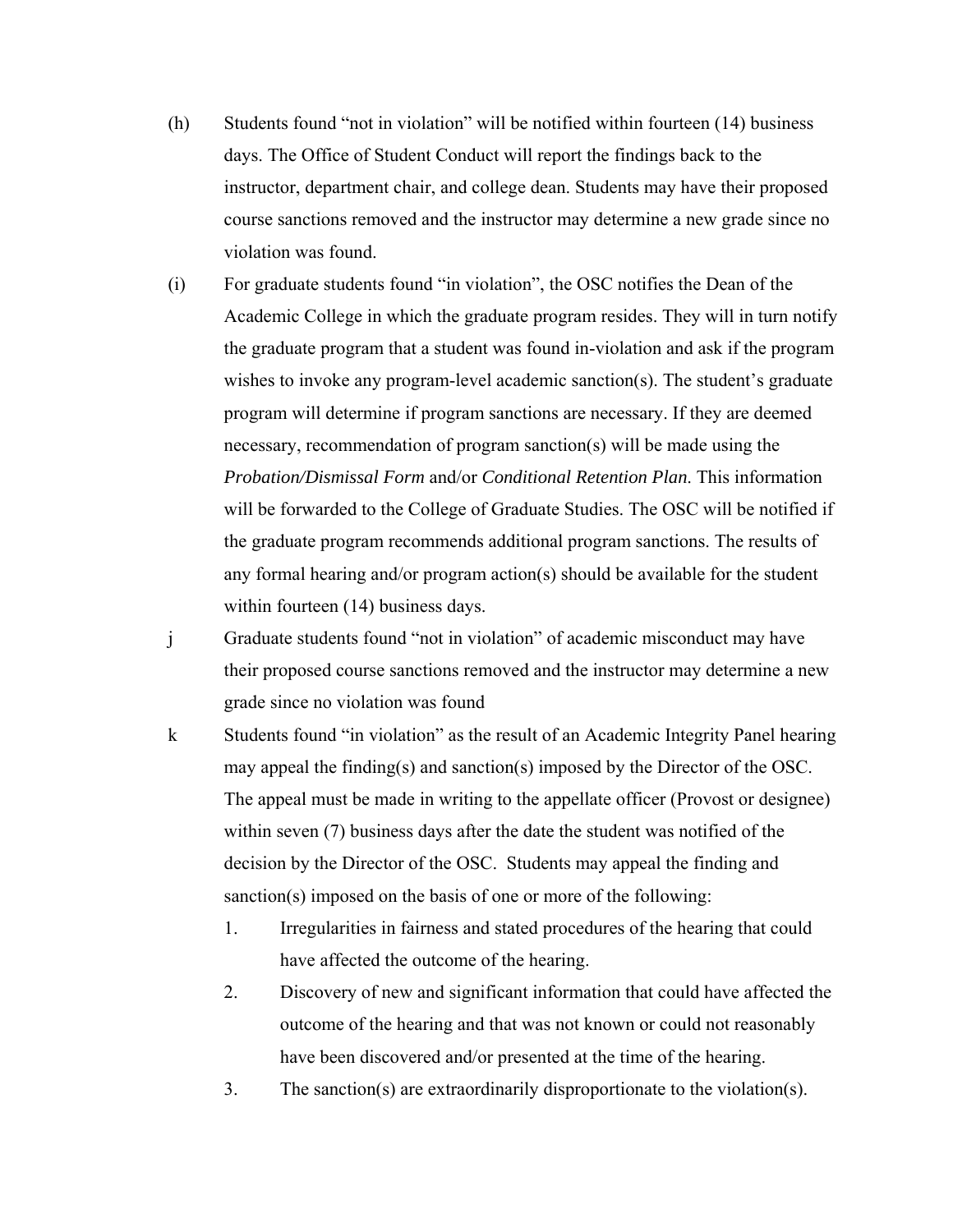- l The student shall receive a written decision to the appeal. There is no definitive timeline for receiving an appeal response. It depends on many factors including the complexity of the case and the information mentioned in the appeal, as well as the appellate officer's appeal load at that particular time. Decisions of the Provost or designee reflect final agency action.
- m Undergraduate students may appeal program sanctions provided by the student's undergraduate program, per UCF-5.016. Graduate Students may appeal program sanctions provided by the student's graduate program, per UCF-5.017. Students found "in violation" for academic misconduct are not eligible for academic appeal regarding the final grade issued by the course of the reported violation.
- (6) Z Designation for Academic Misconduct
	- (a) A Z designation is to denote a student was found "in violation" of academic misconduct while enrolled in a course. A Z designation does not affect a student's grade point average.
	- (b) Z designations will remain on a student's transcript if:
		- 1. The student is found "in violation" of academic misconduct and the punitive sanction is suspension for one or more semesters or expulsion; or
		- 2. The student is found "in violation" of academic misconduct twice during their UCF academic career.
			- a. The punitive sanction received in either academic misconduct case has no bearing on the Z designation being permanently placed on the student's transcript.
			- b. A Z designation will be placed in association with both courses in which the student was found "in violation" of academic misconduct.
	- (c) If a student is found "in violation" of academic misconduct a Z designation will be placed on their transcript in association with the final course letter grade recorded (ex. ZA, ZB, ZC, ZD, ZF).
	- (d) A Z designation will be denoted on the student's transcript as a ZW if a student withdrew from the course prior to the conclusion of the conduct process and was subsequently found "in violation" of academic misconduct.